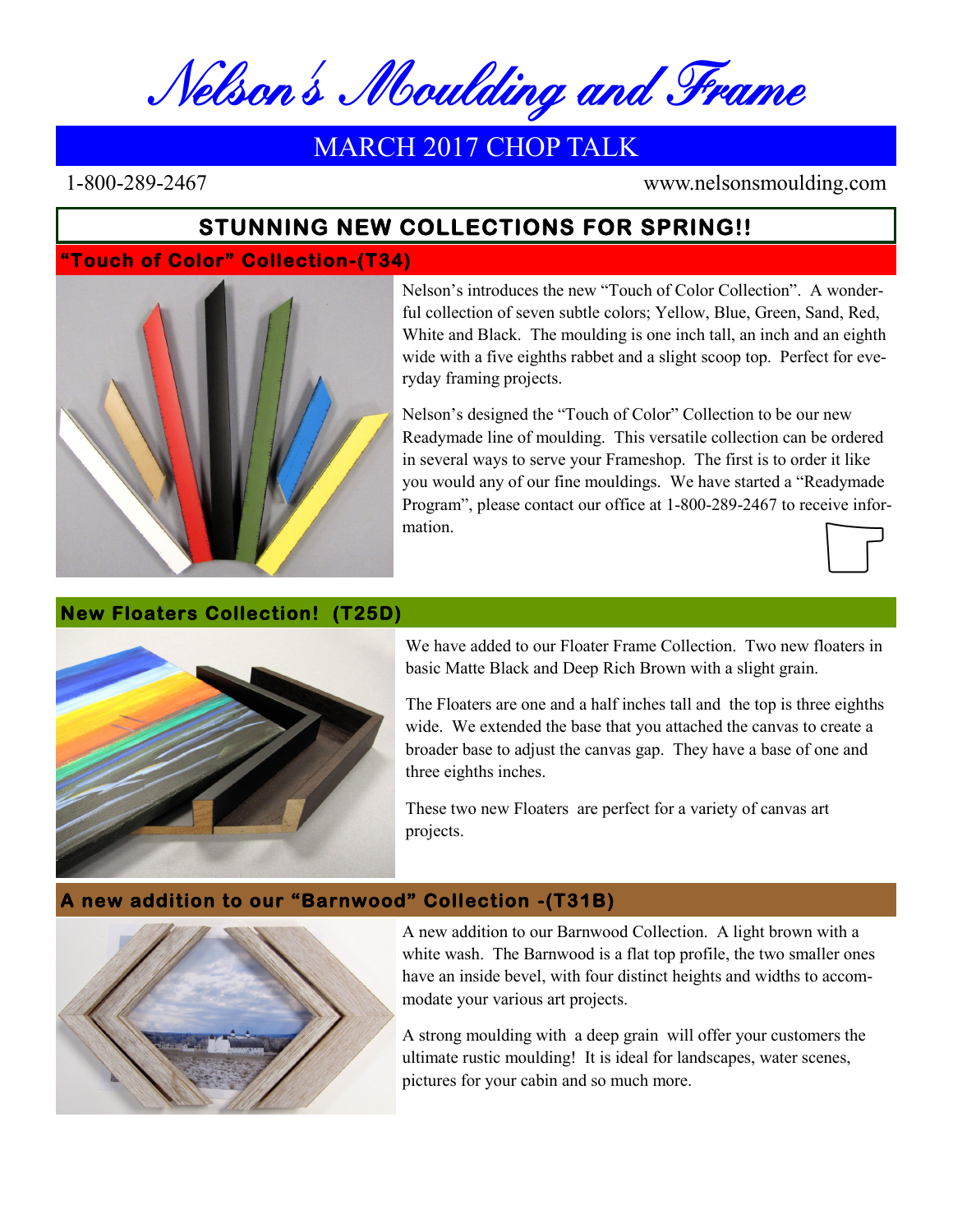**IPS Ground Shippin** 

# **on all Wood Chop Orders over \$100.00**

Over size (48") handling, COD and Residential charges still apply

## **NEW FROM NIELSEN AND BAINBRIDGE!**

TIFFANY COLLECTION

Beautiful polished finishes on a clean, simple profile are ideal for contemporary and modern styles.





130-52 Bright White 130-400 Satin

Aluminum



129-01 Silver 129-07 Bronze 129-13 Contrast Grey 129-15 Amber 129-20 Black 129-52 Bright White









## FUSION COLLECTION





130-421 Satin Black 130-423 Satin



Antique Gold



130-475 Satin **Chocolate** 

# New Alphamat® Artcare<sup>™</sup> Colors for 2017!

130-414 Satin German Silver

12 brand new additions to the Alphamat Artcare range provide even greater design options with bright, saturated colors and new shades of grey. All featuring the highest level of conservation quality available, plus, the unparalleled protection of the Artcare technology.

| 8272 Goldenrod | 8275 Dried Sage | 8273 Beryl      | 8277 Pagoda | 8267 Crystal Blue | 8271 Dreamweaver |
|----------------|-----------------|-----------------|-------------|-------------------|------------------|
| 8278 Bijou     | 8269 Claret     | 8270 Clementine | 8274 Dawn   | 8276 Paloma       | 8268 Moonrock    |